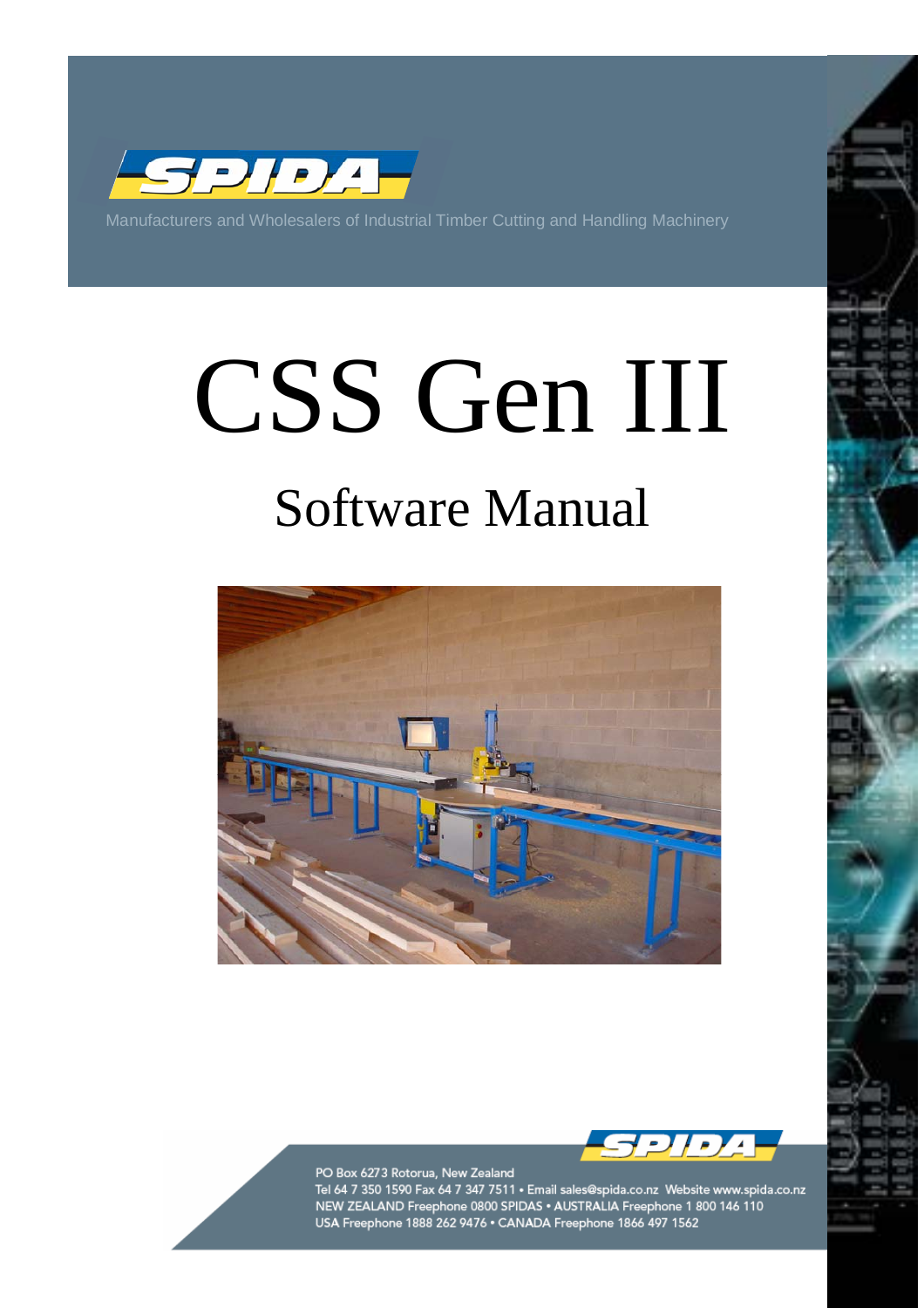

Check that all lumber placed on bench, is out of the way of the trolley. Press the Yes button to enable and home the Trolley and Saw.

# **Open a Job File**

File dialog box



Click on the Button (or select "Open Job" from the File Menu ) to open the Open Job

| <b>Open Job File</b>                                     |                                                                 |        |
|----------------------------------------------------------|-----------------------------------------------------------------|--------|
| Look in:                                                 | $+ \boxtimes \bullet \boxtimes \bullet$<br>SpidaJobs<br>$\vert$ |        |
| My Recent<br><b>Documents</b><br>Desktop<br>My Documents | Demo Jobs<br>国 Carson.grf                                       |        |
| My Computer                                              |                                                                 |        |
|                                                          |                                                                 |        |
| My Network<br>Places                                     | File name:                                                      | Qpen   |
|                                                          | Files of type:<br>Pryda Truss Files (".grf)                     | Cancel |

Then Select the job and click "open"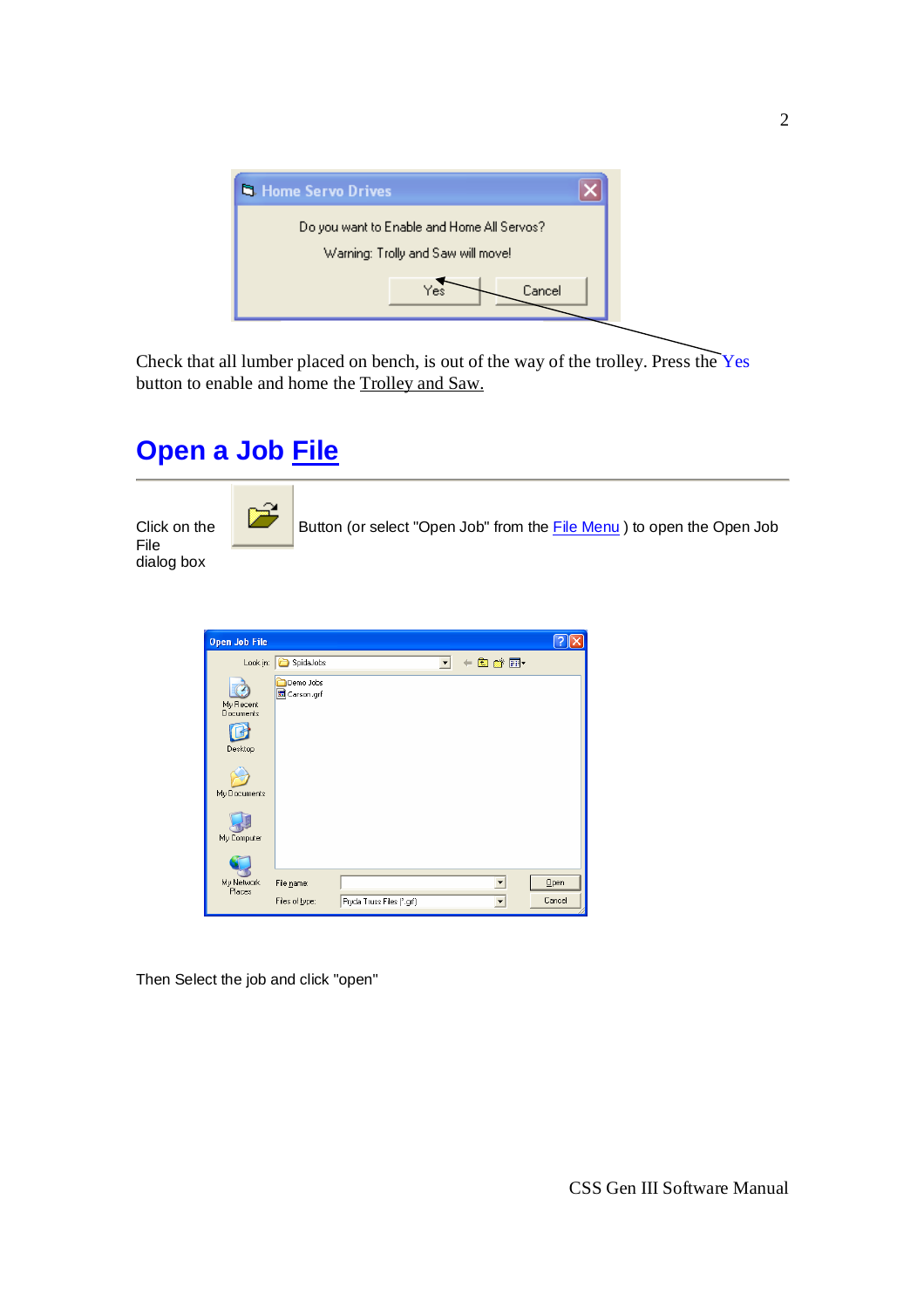## **Main Screen**

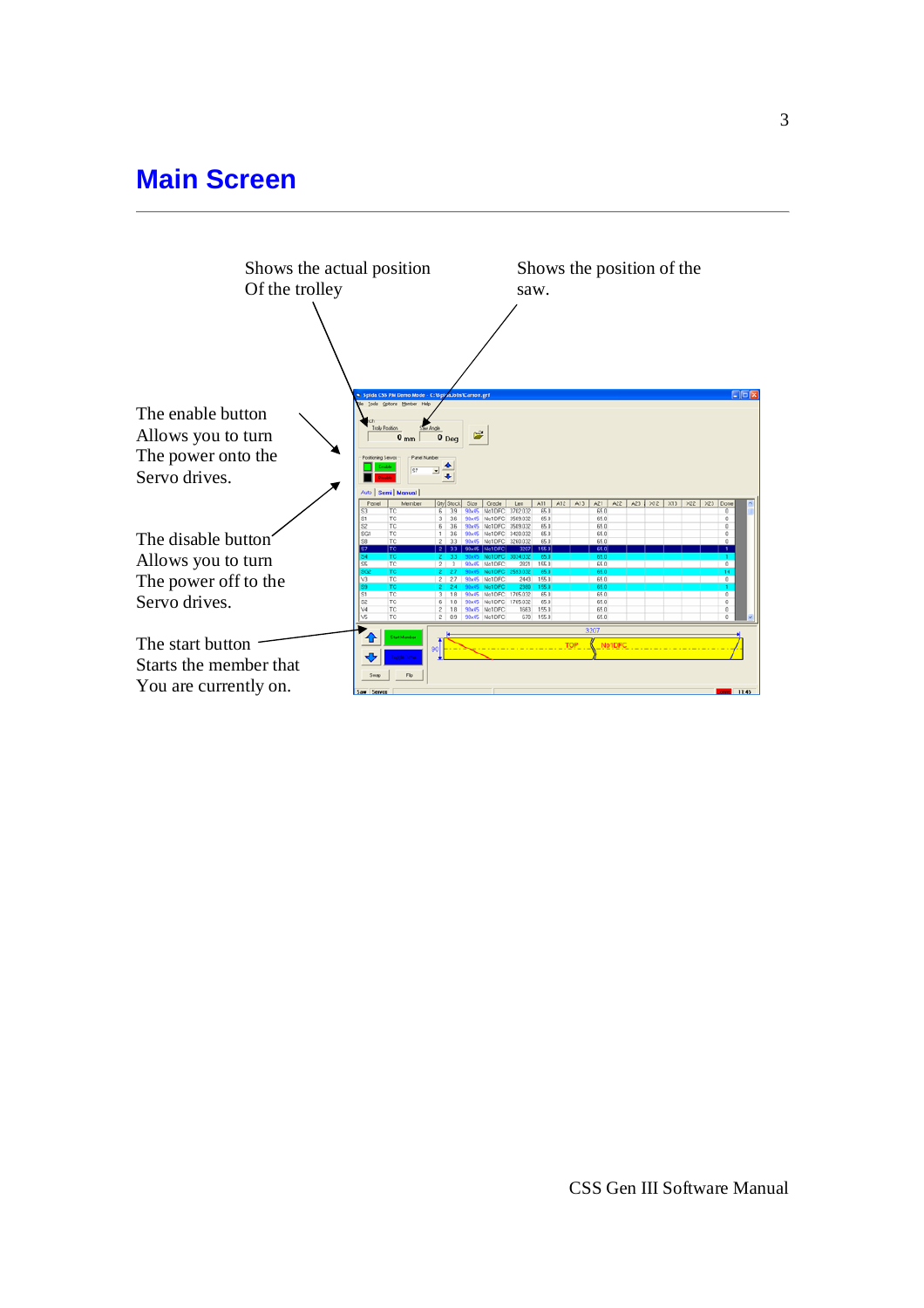## **Auto**

By opening the job from the job file, this will display the cutting information from the selected job. Select the member from the list you wish to cut by touching that line or by using the arrow keys to scroll between members. Once you have selected the member ensure the positioning servos are in enable the box next to enable must be green. By pressing the start member button the saw and trolley will move to there desired positions in preparation for the cutting of that member, once you have completed the first cut the saw will move positions

| Panel Number<br>Positioning Servos<br>≏<br>Enable:<br>s <sub>1</sub><br>$\vert \cdot \vert$<br>⊕<br><b>Disable</b><br>Semi Manual<br>Auto  <br>X23<br>Panel<br>Member<br><b>Qty</b> Stock<br>Size<br>A11<br>A12<br>A13<br>A21<br>A22<br>A23<br>X12<br>X13<br>X22<br>Grade<br>Done<br>$\hat{\phantom{a}}$<br>Len<br><b>TC</b><br>-3<br>65.0<br>S1<br>90×45<br>No1DFC<br>4551.032<br>65.0<br>4.8<br>n.<br>SG1<br><b>TC</b><br>No1DFC<br>65.0<br>65.0<br>90×45<br>4088.032<br>$\mathbf{1}$<br>4.2<br>0<br>S6<br><b>TC</b><br>65.0<br>6<br>No1DFC<br>4088.032<br>65.0<br>4.2<br>90×45<br>0<br>S4<br><b>TC</b><br>2<br>No1DFC<br>3702.032<br>65.0<br>65.0<br>3.9<br>90×45<br>0<br><b>TC</b><br>S3<br>6<br>No1DFC<br>3702.032<br>65.0<br>65.0<br>90×45<br>0<br>3.9<br><b>TC</b><br>65.0<br>S1<br>3<br>No1DFC<br>65.0<br>3.6<br>90×45<br>3509.032<br>0<br>S <sub>2</sub><br><b>TC</b><br>No1DFC<br>65.0<br>3509.032<br>65.0<br>6<br>3.6<br>90×45<br>0<br><b>TC</b><br>SG1<br>No1DFC<br>3420.032<br>65.0<br>65.0<br>3.6<br>90×45<br>$\mathbf{1}$<br>Ũ<br>S8<br><b>TC</b><br>$\overline{c}$<br>No1DFC<br>65.0<br>65.0<br>3.3<br>90×45<br>3260.032<br>0<br>S7<br><b>TC</b><br>65.0<br>$\overline{\mathbf{c}}$<br>No1DFC<br>155.0<br>3.3<br>90×45<br>3207<br>0<br><b>TC</b><br>$\sqrt{2}$<br>S4<br>90×45<br>No1DFC<br>3034.032<br>65.0<br>65.0<br>3.3<br>0<br>S5<br>$\overline{c}$<br>65.0<br>TC<br>No1DFC<br>155.0<br>3<br>90×45<br>2821<br>Ū.<br><b>TC</b><br>SG <sub>2</sub><br>$\overline{c}$<br>No1DFC<br>2593.032<br>65.0<br>2.7<br>90×45<br>65.0<br>0<br><b>TC</b><br>V3<br>$\mathbf{2}$<br>65.0<br>2.7<br>90×45<br>No1DFC<br>155.0<br>2443<br>0<br><b>TC</b><br>$\overline{c}$<br>155.0<br>65.0<br>S9<br>90x45 No1DFC<br>2380<br>2.4<br>0<br>v<br>4551.032<br><b>Start Member</b><br>No1DFC<br><b>TOP</b><br>90<br>Toggle Done<br>4593 | Enable |  |  |  |  |  |  |  |  |  |
|-------------------------------------------------------------------------------------------------------------------------------------------------------------------------------------------------------------------------------------------------------------------------------------------------------------------------------------------------------------------------------------------------------------------------------------------------------------------------------------------------------------------------------------------------------------------------------------------------------------------------------------------------------------------------------------------------------------------------------------------------------------------------------------------------------------------------------------------------------------------------------------------------------------------------------------------------------------------------------------------------------------------------------------------------------------------------------------------------------------------------------------------------------------------------------------------------------------------------------------------------------------------------------------------------------------------------------------------------------------------------------------------------------------------------------------------------------------------------------------------------------------------------------------------------------------------------------------------------------------------------------------------------------------------------------------------------------------------------------------------------------------------------------------------------------------------------------------|--------|--|--|--|--|--|--|--|--|--|
|                                                                                                                                                                                                                                                                                                                                                                                                                                                                                                                                                                                                                                                                                                                                                                                                                                                                                                                                                                                                                                                                                                                                                                                                                                                                                                                                                                                                                                                                                                                                                                                                                                                                                                                                                                                                                                     |        |  |  |  |  |  |  |  |  |  |
|                                                                                                                                                                                                                                                                                                                                                                                                                                                                                                                                                                                                                                                                                                                                                                                                                                                                                                                                                                                                                                                                                                                                                                                                                                                                                                                                                                                                                                                                                                                                                                                                                                                                                                                                                                                                                                     |        |  |  |  |  |  |  |  |  |  |
|                                                                                                                                                                                                                                                                                                                                                                                                                                                                                                                                                                                                                                                                                                                                                                                                                                                                                                                                                                                                                                                                                                                                                                                                                                                                                                                                                                                                                                                                                                                                                                                                                                                                                                                                                                                                                                     |        |  |  |  |  |  |  |  |  |  |
|                                                                                                                                                                                                                                                                                                                                                                                                                                                                                                                                                                                                                                                                                                                                                                                                                                                                                                                                                                                                                                                                                                                                                                                                                                                                                                                                                                                                                                                                                                                                                                                                                                                                                                                                                                                                                                     |        |  |  |  |  |  |  |  |  |  |
|                                                                                                                                                                                                                                                                                                                                                                                                                                                                                                                                                                                                                                                                                                                                                                                                                                                                                                                                                                                                                                                                                                                                                                                                                                                                                                                                                                                                                                                                                                                                                                                                                                                                                                                                                                                                                                     |        |  |  |  |  |  |  |  |  |  |
|                                                                                                                                                                                                                                                                                                                                                                                                                                                                                                                                                                                                                                                                                                                                                                                                                                                                                                                                                                                                                                                                                                                                                                                                                                                                                                                                                                                                                                                                                                                                                                                                                                                                                                                                                                                                                                     |        |  |  |  |  |  |  |  |  |  |
|                                                                                                                                                                                                                                                                                                                                                                                                                                                                                                                                                                                                                                                                                                                                                                                                                                                                                                                                                                                                                                                                                                                                                                                                                                                                                                                                                                                                                                                                                                                                                                                                                                                                                                                                                                                                                                     |        |  |  |  |  |  |  |  |  |  |
|                                                                                                                                                                                                                                                                                                                                                                                                                                                                                                                                                                                                                                                                                                                                                                                                                                                                                                                                                                                                                                                                                                                                                                                                                                                                                                                                                                                                                                                                                                                                                                                                                                                                                                                                                                                                                                     |        |  |  |  |  |  |  |  |  |  |
|                                                                                                                                                                                                                                                                                                                                                                                                                                                                                                                                                                                                                                                                                                                                                                                                                                                                                                                                                                                                                                                                                                                                                                                                                                                                                                                                                                                                                                                                                                                                                                                                                                                                                                                                                                                                                                     |        |  |  |  |  |  |  |  |  |  |
|                                                                                                                                                                                                                                                                                                                                                                                                                                                                                                                                                                                                                                                                                                                                                                                                                                                                                                                                                                                                                                                                                                                                                                                                                                                                                                                                                                                                                                                                                                                                                                                                                                                                                                                                                                                                                                     |        |  |  |  |  |  |  |  |  |  |
|                                                                                                                                                                                                                                                                                                                                                                                                                                                                                                                                                                                                                                                                                                                                                                                                                                                                                                                                                                                                                                                                                                                                                                                                                                                                                                                                                                                                                                                                                                                                                                                                                                                                                                                                                                                                                                     |        |  |  |  |  |  |  |  |  |  |
|                                                                                                                                                                                                                                                                                                                                                                                                                                                                                                                                                                                                                                                                                                                                                                                                                                                                                                                                                                                                                                                                                                                                                                                                                                                                                                                                                                                                                                                                                                                                                                                                                                                                                                                                                                                                                                     |        |  |  |  |  |  |  |  |  |  |
|                                                                                                                                                                                                                                                                                                                                                                                                                                                                                                                                                                                                                                                                                                                                                                                                                                                                                                                                                                                                                                                                                                                                                                                                                                                                                                                                                                                                                                                                                                                                                                                                                                                                                                                                                                                                                                     |        |  |  |  |  |  |  |  |  |  |
|                                                                                                                                                                                                                                                                                                                                                                                                                                                                                                                                                                                                                                                                                                                                                                                                                                                                                                                                                                                                                                                                                                                                                                                                                                                                                                                                                                                                                                                                                                                                                                                                                                                                                                                                                                                                                                     |        |  |  |  |  |  |  |  |  |  |
|                                                                                                                                                                                                                                                                                                                                                                                                                                                                                                                                                                                                                                                                                                                                                                                                                                                                                                                                                                                                                                                                                                                                                                                                                                                                                                                                                                                                                                                                                                                                                                                                                                                                                                                                                                                                                                     |        |  |  |  |  |  |  |  |  |  |
|                                                                                                                                                                                                                                                                                                                                                                                                                                                                                                                                                                                                                                                                                                                                                                                                                                                                                                                                                                                                                                                                                                                                                                                                                                                                                                                                                                                                                                                                                                                                                                                                                                                                                                                                                                                                                                     |        |  |  |  |  |  |  |  |  |  |
|                                                                                                                                                                                                                                                                                                                                                                                                                                                                                                                                                                                                                                                                                                                                                                                                                                                                                                                                                                                                                                                                                                                                                                                                                                                                                                                                                                                                                                                                                                                                                                                                                                                                                                                                                                                                                                     |        |  |  |  |  |  |  |  |  |  |
|                                                                                                                                                                                                                                                                                                                                                                                                                                                                                                                                                                                                                                                                                                                                                                                                                                                                                                                                                                                                                                                                                                                                                                                                                                                                                                                                                                                                                                                                                                                                                                                                                                                                                                                                                                                                                                     |        |  |  |  |  |  |  |  |  |  |
|                                                                                                                                                                                                                                                                                                                                                                                                                                                                                                                                                                                                                                                                                                                                                                                                                                                                                                                                                                                                                                                                                                                                                                                                                                                                                                                                                                                                                                                                                                                                                                                                                                                                                                                                                                                                                                     |        |  |  |  |  |  |  |  |  |  |
|                                                                                                                                                                                                                                                                                                                                                                                                                                                                                                                                                                                                                                                                                                                                                                                                                                                                                                                                                                                                                                                                                                                                                                                                                                                                                                                                                                                                                                                                                                                                                                                                                                                                                                                                                                                                                                     |        |  |  |  |  |  |  |  |  |  |
|                                                                                                                                                                                                                                                                                                                                                                                                                                                                                                                                                                                                                                                                                                                                                                                                                                                                                                                                                                                                                                                                                                                                                                                                                                                                                                                                                                                                                                                                                                                                                                                                                                                                                                                                                                                                                                     |        |  |  |  |  |  |  |  |  |  |
|                                                                                                                                                                                                                                                                                                                                                                                                                                                                                                                                                                                                                                                                                                                                                                                                                                                                                                                                                                                                                                                                                                                                                                                                                                                                                                                                                                                                                                                                                                                                                                                                                                                                                                                                                                                                                                     |        |  |  |  |  |  |  |  |  |  |
|                                                                                                                                                                                                                                                                                                                                                                                                                                                                                                                                                                                                                                                                                                                                                                                                                                                                                                                                                                                                                                                                                                                                                                                                                                                                                                                                                                                                                                                                                                                                                                                                                                                                                                                                                                                                                                     |        |  |  |  |  |  |  |  |  |  |
|                                                                                                                                                                                                                                                                                                                                                                                                                                                                                                                                                                                                                                                                                                                                                                                                                                                                                                                                                                                                                                                                                                                                                                                                                                                                                                                                                                                                                                                                                                                                                                                                                                                                                                                                                                                                                                     |        |  |  |  |  |  |  |  |  |  |
|                                                                                                                                                                                                                                                                                                                                                                                                                                                                                                                                                                                                                                                                                                                                                                                                                                                                                                                                                                                                                                                                                                                                                                                                                                                                                                                                                                                                                                                                                                                                                                                                                                                                                                                                                                                                                                     |        |  |  |  |  |  |  |  |  |  |

Arrow keys

## **Semi**

Semi allows you to create your own member with up to 6 angles and 4 offsets; it allows you to cut it in an automatic way.

| Auto Semi   Manual |     |          |                                                                         |      |  |      |  |  |  |  |
|--------------------|-----|----------|-------------------------------------------------------------------------|------|--|------|--|--|--|--|
|                    |     |          |                                                                         |      |  |      |  |  |  |  |
|                    |     |          |                                                                         |      |  |      |  |  |  |  |
|                    | Qty | Length   | Width   A11   A12   A13   A21   A22   A23   x12   x13   x22   x23  Done |      |  |      |  |  |  |  |
|                    | -2  | 4551.032 | 90                                                                      | 65.0 |  | 65.0 |  |  |  |  |
|                    |     |          |                                                                         |      |  |      |  |  |  |  |
|                    |     |          |                                                                         |      |  |      |  |  |  |  |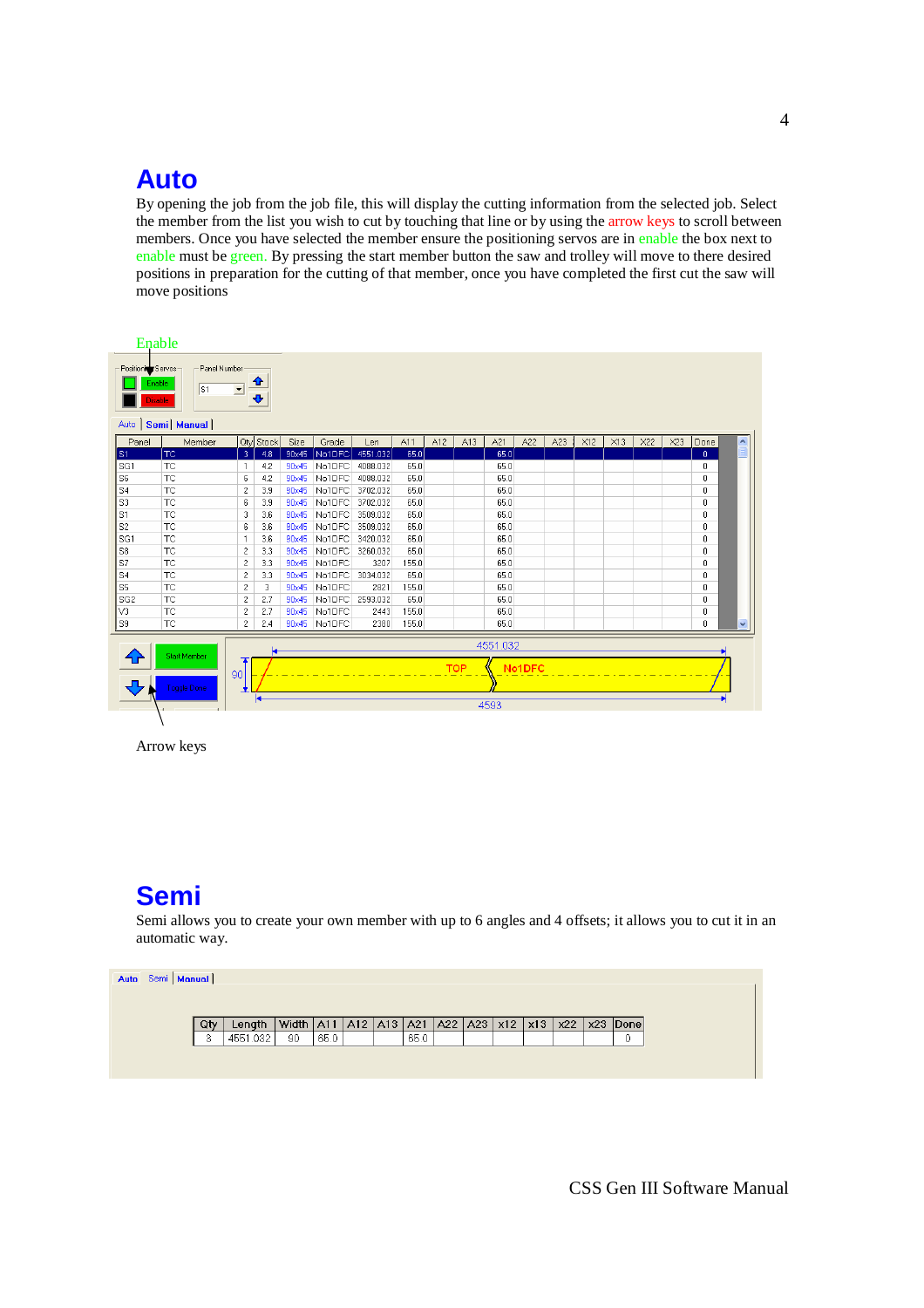## **MANUAL**

Manual allows you to enter one angle and one length. By touching the white boxes either saw angle or trolley position a keypad will apair allowing you to enter your desired position. The servos will then position the saw or trolley to the positions that you have entered.

| Auto Semi Manual |                              |          |                            |                |                         |  |
|------------------|------------------------------|----------|----------------------------|----------------|-------------------------|--|
|                  |                              |          |                            |                |                         |  |
|                  |                              |          | S Enter Required Saw Angle |                |                         |  |
|                  | Manual Control               |          |                            | $\overline{8}$ | $\alpha$                |  |
|                  | Saw Angle<br>Trolly Position |          | $\sim$                     | $\overline{6}$ | 6<br>CLR                |  |
|                  | 824 mm                       | $70$ Deg |                            | $\ddot{z}$     | $\overline{3}$<br>Enter |  |
|                  |                              |          |                            | $\mathbf{0}$   |                         |  |

## **-File Menu**

|      |          |                    | Sa Spida CSS PM Demo Mode             |  |  |  |
|------|----------|--------------------|---------------------------------------|--|--|--|
|      |          |                    | File Tools Options Member Help        |  |  |  |
|      |          |                    | Copy Files From Removable Media (A:\) |  |  |  |
|      | Open Job |                    |                                       |  |  |  |
| Exit |          | Shut Down Computer |                                       |  |  |  |
|      |          |                    |                                       |  |  |  |

#### **Copy Files From Removable Media:**

This will copy the files from the removable media path selected in the **Setup File Tab** 

#### **Open Job:**

This will open the Open file dialog box so that you can Open a Job File

**Exit:**

This will Shutdown the CSS software and return you to the windows desktop

#### **Shut Down Computer:**

This will Shutdown the CSS software and show the windows shutdown dialog box so that the computer can be shutdown or restarted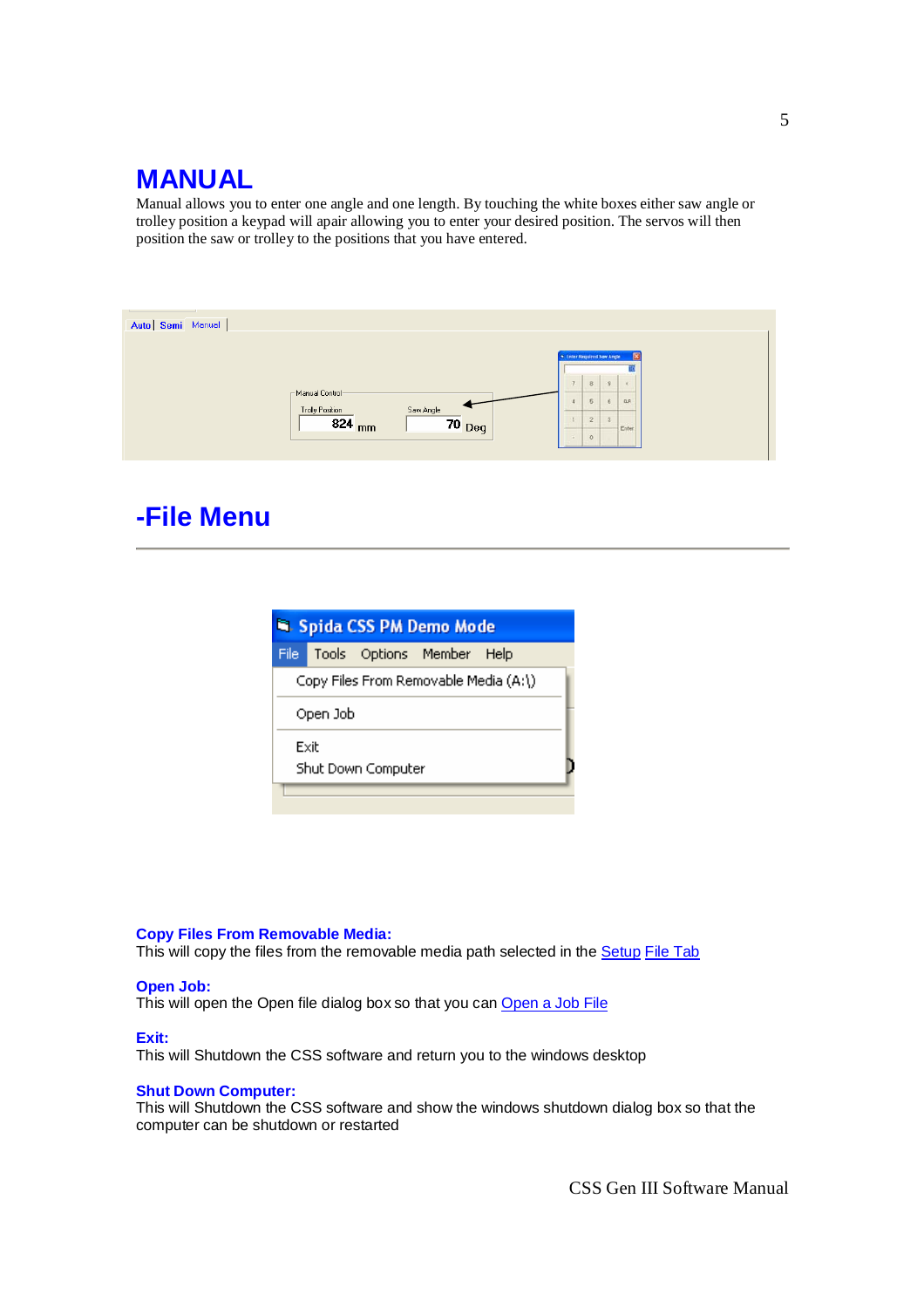## **Tools Menu**



#### **Servos:**

This will take you to the **Servos** Screen

#### **Converter:**

This is an imperial and metric Converter to convert from any units to another unit.

## **Options Menu**

|      |                                                            |         | Spida CSS PM Demo Mode                                                   |  |  |  |  |  |
|------|------------------------------------------------------------|---------|--------------------------------------------------------------------------|--|--|--|--|--|
| File | <b>Tools</b>                                               | Options | Member<br>Help                                                           |  |  |  |  |  |
|      | Bench                                                      |         | AutoFlip for Safest cut<br>$\checkmark$ AutoSwap for Easiest Cut         |  |  |  |  |  |
|      | Troll<br>UnderCut Length 2mm<br>Auto Stop Saw When Marking |         |                                                                          |  |  |  |  |  |
|      | Positionin                                                 |         | ✔ Next Move Auto (When Saw Back)<br>Next Member Auto (When Mem Complete) |  |  |  |  |  |
|      |                                                            |         | Auto Delete Jobs over 30 days old                                        |  |  |  |  |  |

All options are enabled when the tick is next to the option Clicking the option toggles the tick The options are saved and will be recalled when the software starts

#### **Auto Flip For Safest Cut:**

This setting applies to trusses only and has no affect on plates. The member will be flipped when the cut would be wedging the waste into the saw on the saws return stroke.

#### **Auto Swap For Easiest Cut:**

This setting applies to trusses only and has no affect on plates. The member will be end swapped when the first end cut is calculated to be harder for an operator to perform than the other end. I.E. a single cut end will be the first cut if available **Under Cut Length 2mm:**

All members will be undercut by 2 mm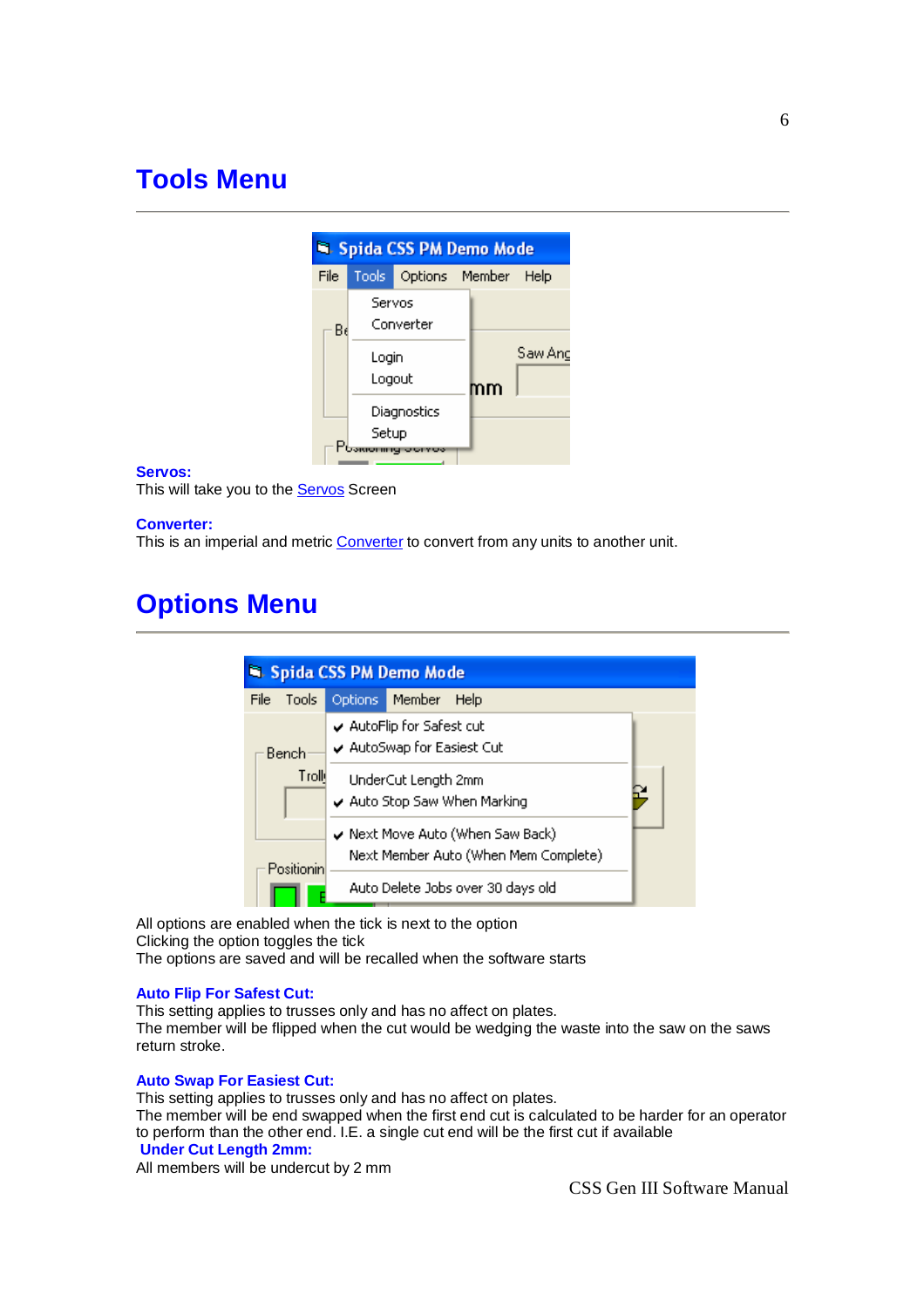#### **Auto Stop Saw When Marking:**

This setting applies to Plates only and has no affect on trusses. The saw will stop when the last cut is preformed on a member before any marking is started. Some operators for safety when marking prefer this

#### **Next Move Auto (when saw back):**

When the saw is returned to the fully retracted position the saw and trolley will auto setup for the next cut.

#### **Next Member Auto (when mem complete):**

When the member is fully completed (the qty required is cut also) then the next member in the list will be selected for you. You will still need to click start member before the saw will setup for this member

#### **Auto Delete jobs over 30 days old:**

When a job has not been accessed (opened or used for cutting) for over 30 days then the job will be deleted from the job folder. (Set in the **Setup File Tab)** 

For system safety the job folder must contain the string "jobs"(in any upper or lower case) before auto delete will be performed.

### **Member menu**



#### **Flip Board vertically**

Allows you to the member side for side.

|            | 1221                                                                                                                                                                                                                                                                        |       |
|------------|-----------------------------------------------------------------------------------------------------------------------------------------------------------------------------------------------------------------------------------------------------------------------------|-------|
|            | 70<br><u>A market and the state of the state of the state of the state of the state of the state of the state of the state of the state of the state of the state of the state of the state of the state of the state of the state of </u><br>___________________<br>$\sim$ |       |
|            |                                                                                                                                                                                                                                                                             |       |
|            | 1248                                                                                                                                                                                                                                                                        |       |
| 5m<br>Flo  |                                                                                                                                                                                                                                                                             |       |
| Saw Serves | Conne                                                                                                                                                                                                                                                                       | 20:33 |



#### **Swap Ends Horiztally**

Allows you to rotate member from end to end.





#### **Toggle Done Status**

Allows you to tag and untag members.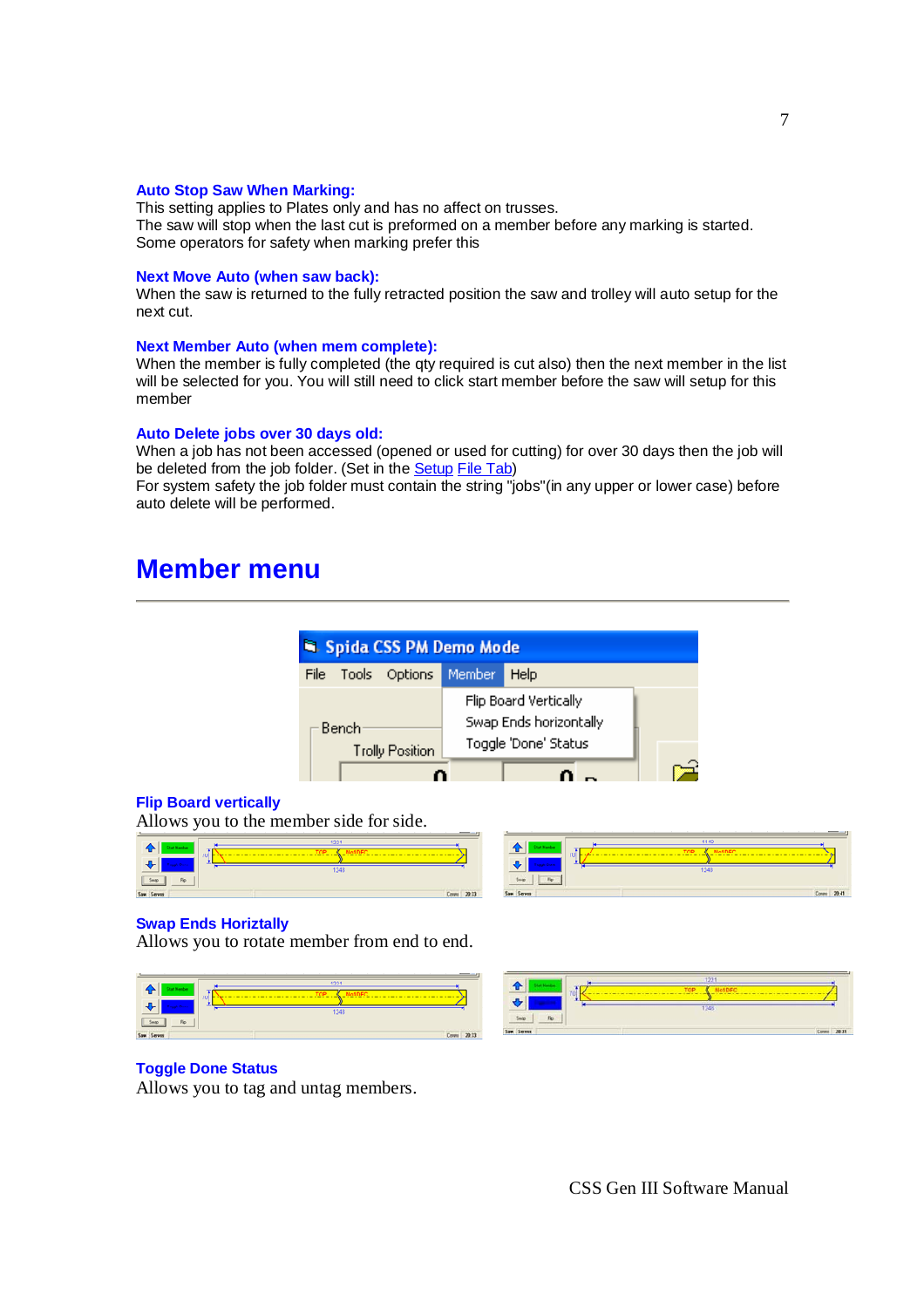|      |       |                        | Si Spida CSS PM Demo Mode |           |                   |     |  |
|------|-------|------------------------|---------------------------|-----------|-------------------|-----|--|
| File |       | Tools Options Member   |                           | Help      |                   |     |  |
|      | Bench |                        |                           |           | Contents<br>About |     |  |
|      |       | <b>Trolly Position</b> |                           | Saw Angle |                   |     |  |
|      |       |                        | $\mathbf{0}_{\text{mm}}$  |           |                   | Deq |  |

Help Menu contains a manual for onscreen Help

# **Accessing Setup**

To Access the Setup screen click on the "Tools" menu at the top of the screen and then "Setup" you will be prompted for a username and password.

When you click on the username or password boxes a **Screen Keyboard** will pop up so that touch screen users can enter in the required information.

When you have entered the username and password click on the OK button to open up the setup screen

The setup Screen consists of the following tabs:

**Bench Trolley Saw** File **Colours**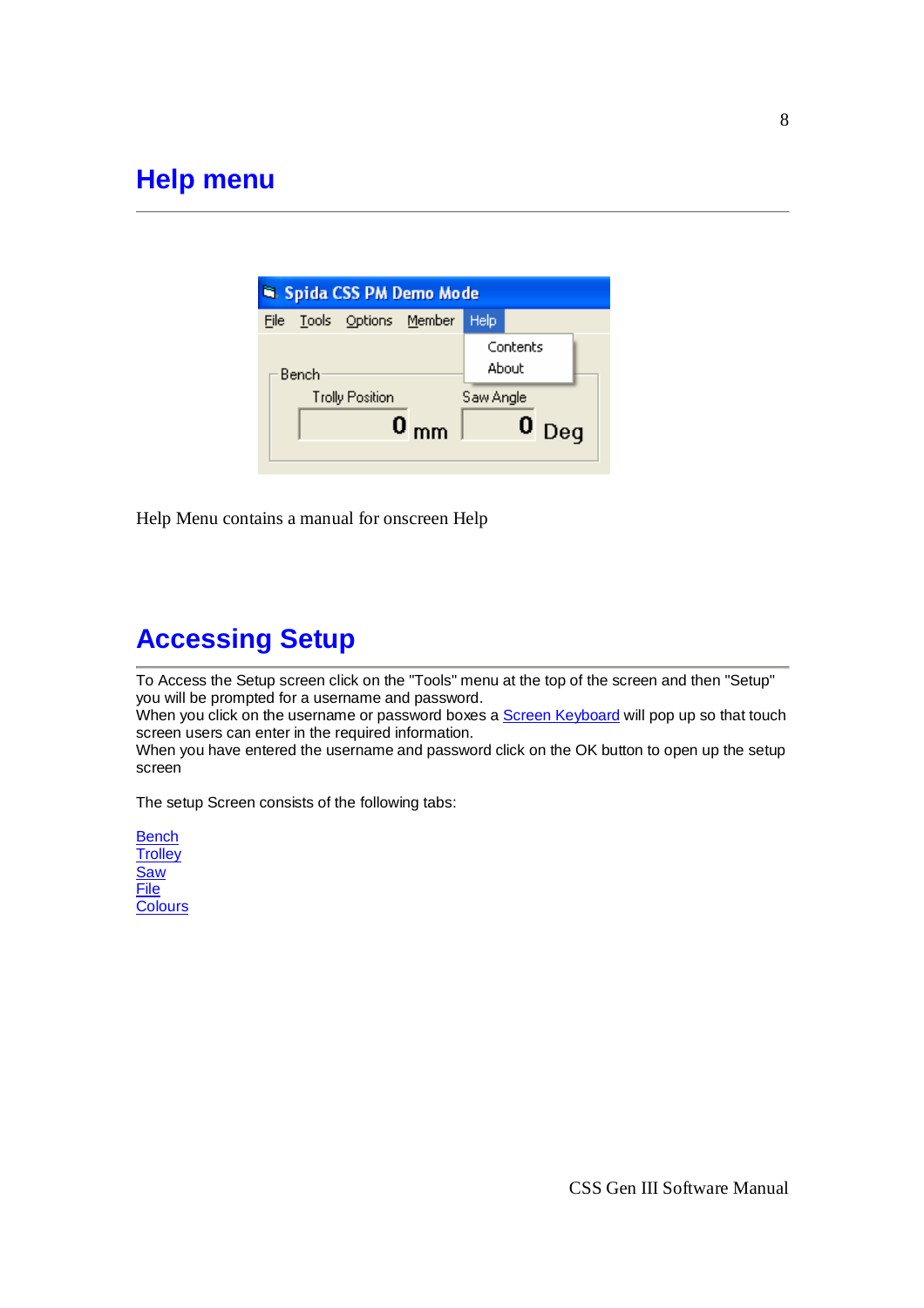## **Bench Tab**

| <b>N</b> . Setup                      |                                               |    |      |
|---------------------------------------|-----------------------------------------------|----|------|
| Bench   Trolly   Saw   File   Colours |                                               |    |      |
| Trolly side:<br>C Left C Right        | Saw To PlateMarker<br>$1000$ <sub>mm</sub>    |    |      |
| Display Units:<br>C Metric C Imperial | Angle First Cut Waster<br>$\overline{12}$ mm  |    |      |
|                                       | Square First Cut Waster<br>$\overline{12}$ mm |    |      |
|                                       |                                               |    |      |
|                                       |                                               | 0K | Exit |

#### **The Bench Tab enables you to set the following items up for your saw**

#### **Trolley Side:**

When looking at the saw from the operating position this setting determines which side the trolley is on in relation to the saw.

#### **Display Units:**

#### Metric or Imperial

This setting will determine how files are displayed on the screen regardless of how the file was created or saved I.E. if a file is created in metric and you select Imperial here the file will be converted and displayed in Imperial.

#### **Saw to Plate marker:**

This is the distance from the saw to the plate marker,

It is measured best after setting up and calibrating the saw and the trolley and then disabling the servo and manually pushing the trolley up to the plate marker and reading the trolley position off the screen and entering it into this box

#### **Angle First cut waste:**

This setting is used when drawing the member on the screen it has no affect on the cutting of the members

#### **Square First cut waste:**

This setting is used when drawing the member on the screen it has no affect on the cutting of the members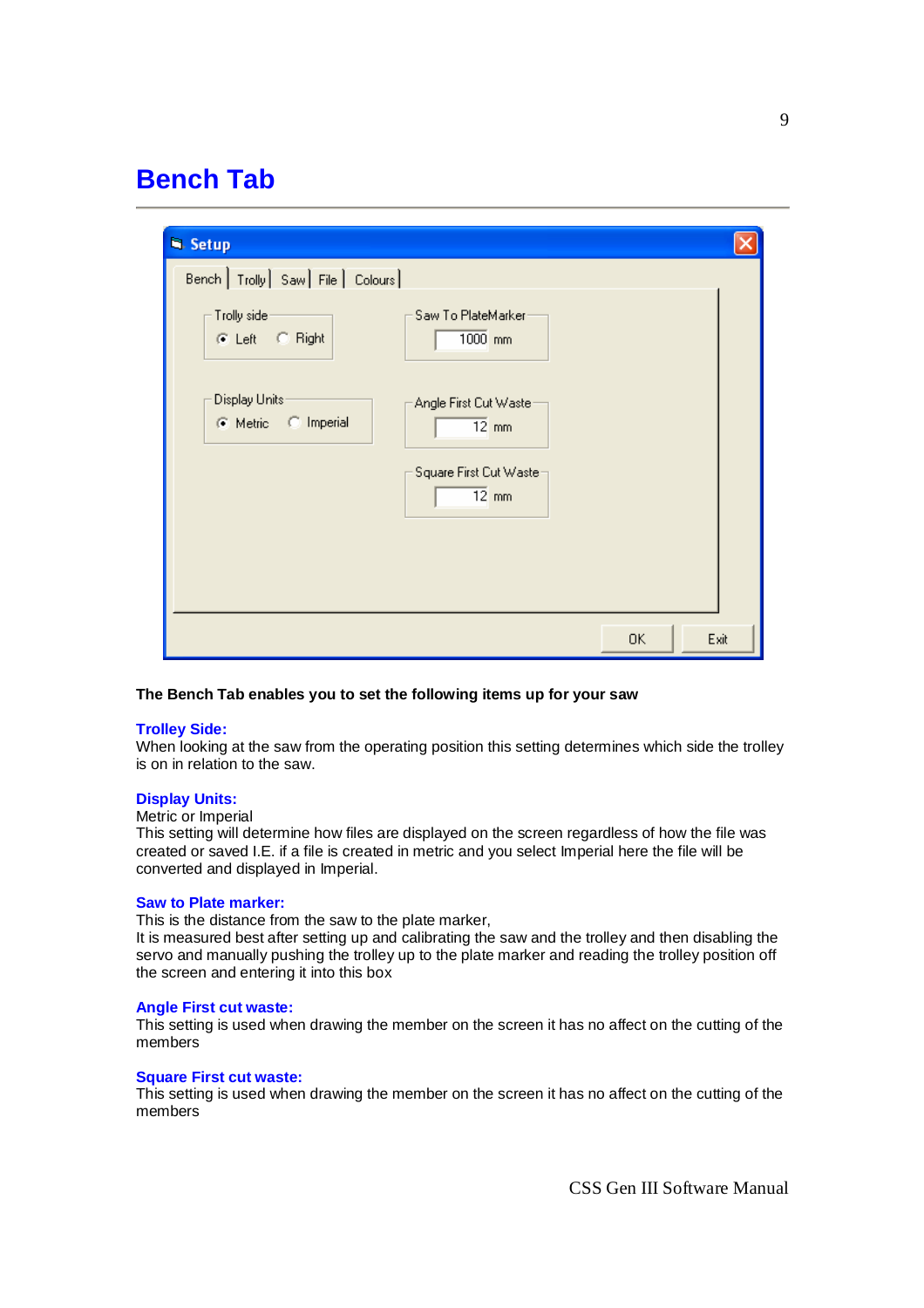# **Trolley Tab**

| Sa Setup                                                |                                                                                                   |
|---------------------------------------------------------|---------------------------------------------------------------------------------------------------|
| Bench   Trolly   Saw   File   Colours  <br>Soft Limits- | Positioning                                                                                       |
| Lower<br>$240$ <sub>mm</sub><br>Upper                   | $80\%$<br>Speed:<br>$80\%$<br>Accel:                                                              |
| 6000 mm<br>Home Position:<br>$540$ mm                   | $80\%$<br>Decel:<br>299<br>Pulses Per mm:                                                         |
|                                                         | Tuning<br>1000<br>KP:                                                                             |
| Calibrate                                               | 800<br>KI:<br>Warning: Only change after consutation with Spida-<br>NZ, Machine damage may result |
|                                                         | Exit<br>0K                                                                                        |

#### **The Trolley Tab enables you to set the following items up for your saw:**

#### **Soft Limits:**

These are the upper and lower limits to the travel of the Trolley.

The trolley will be able to travel to these limits but not beyond during normal use

#### **Home Position:**

This is the measurement from the flange (or Motor) side of the saw blade to the Trolley pusher after it has completed its homing sequence.

#### **Positioning:**

These settings control the speed and acceleration / Deceleration of the trolley Also you can set the number of pulses per mm for the servo.

This is the number of encoder pulses for each mm of travel as is normally around the 299 setting Manually setting this is not normally required as this will be set by the calibration procedure. Changing this setting will affect the accuracy of all measurements of the machine and can cause the Trolley to travel past the soft limits set above if set incorrectly

#### **Tuning:**

These should only be changed when instructed to do so by Spida machinery or Cyberlogix staff serious machine damage and / or personal injury can result if these settings are changed by inexperienced personal.

#### **Calibrate:**

This button will start and walk you through the Calibration of your trolley. Use this procedure if your saw is not cutting accurately

NOTE: Make sure you reset and re-home the servos after any change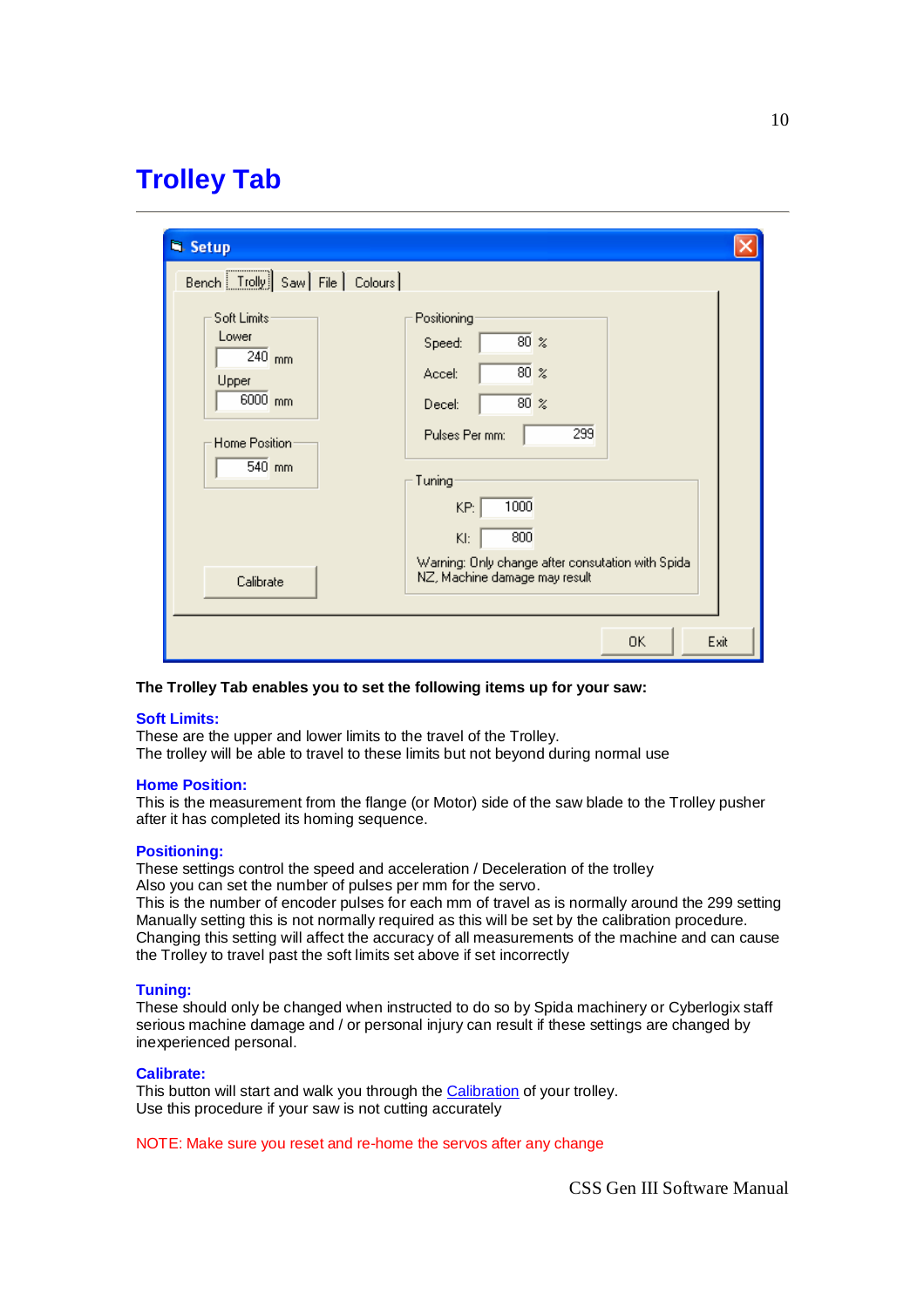## **Saw Tab**

| S. Setup                                                          |                                                                                               |
|-------------------------------------------------------------------|-----------------------------------------------------------------------------------------------|
| Bench   Trolly   Saw   File   Colours                             |                                                                                               |
| Soft Limits-<br>Lower<br>$9$ Deg<br>Upper<br>$\overline{171}$ Deg | Positioning<br>$80\%$<br>Speed:<br>$\overline{90}$ %<br>Accel:<br>$\overline{70}$ %<br>Decel: |
| Home Position<br>30 Deg                                           | 4144<br>Pulses Per Deg:<br>Tuning                                                             |
| Saw Gauge:<br>$4.1$ mm                                            | 844<br>KP:<br>281<br>KI:                                                                      |
| Calibrate                                                         | Warning: Only change after consutation with Spida-<br>NZ, Machine damage may result           |
|                                                                   | Exit<br>0K                                                                                    |

The Saw Tab enables you to set the following items up for your saw:

#### **Soft Limits:**

These are the upper and lower limits to the travel of the saw rotation. The saw will be able to rotate to these limits but not beyond during normal use

#### **Home Position:**

This is the angle of the saw after it has completed its homing sequence.

#### **Positioning:**

These settings control the speed and acceleration / Deceleration of the saw rotation Also you can set the number of pulses per Deg for the servo.

This is the number of encoder pulses for each Deg of travel and is normally around the 4144 **Setting** 

Manually setting this is not normally required as this will be set by the calibration procedure. Changing this setting will affect the accuracy of all angles of the machine and can cause the saw to rotate past the soft limits set above if set incorrectly

#### **Tuning:**

These should only be changed when instructed to do so by Spida machinery or Cyberlogix staff serious machine damage and / or personal injury can result if these settings are changed by inexperienced personal.

#### **Calibrate:**

This button will start and walk you through the Calibration of your saw angle. Use this procedure if your saw angles are not cutting accurately

NOTE: Make sure you reset and re-home the servos after any change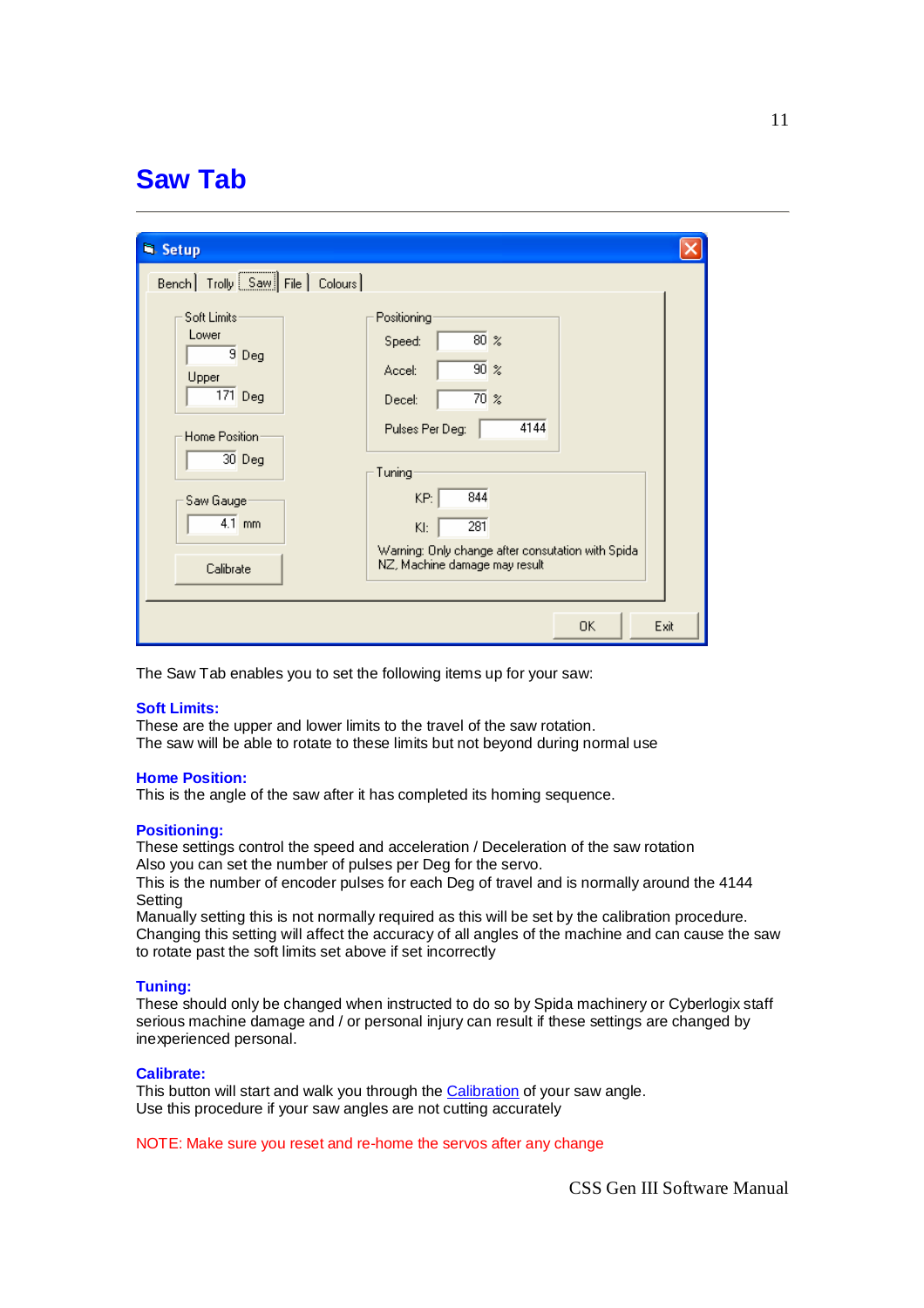# **File Tab**

| <b>N</b> . Setup                                                                            |
|---------------------------------------------------------------------------------------------|
| Bench   Trolly   Saw File   Colours                                                         |
| Job Files <sup>.</sup><br>Default File Extension:<br>$\sim$ MME $\sim$<br>Default Job Path: |
| C:\SpidaJobs<br>$\cdots$<br>Removable Media Path:<br> A:۱<br>$\cdots$                       |
| Options<br>Use MME Compression<br>Swap Member ends on load                                  |
| Exit<br>0K                                                                                  |

The File Tab enables you to set the following items up for your saw:

#### **Default File Extension:**

Select the most commonly used file extension for your site

#### **Default Job Path:**

This is the path that the operator will be taken to when they open a job, the operator can browse to other locations but every time they select "open job" this folder will be selected.

We do not recommend you store your jobs on a remote machine

The Default is C:\SpidaJobs

For system safety the job folder must contain the string "jobs"(in any upper or lower case) before auto delete from the options menu will be performed.

#### **Removable media path:**

This is the path to your removable media that you typically use for transferring jobs to this computer.

When the operator selects "copy files from removable media" from the File Menu then all files in this location will be copied into the default job path as specified above.

#### **Options:**

Use MME Compression:

Select this option to use the similar member compression available in the Mitek MME format (it will have no affect for any other file types)

#### **Swap member ends on load:**

This option is mainly for plate marking. If the marks on the plate don't match the panel image then this will reverse all plates on loading of the job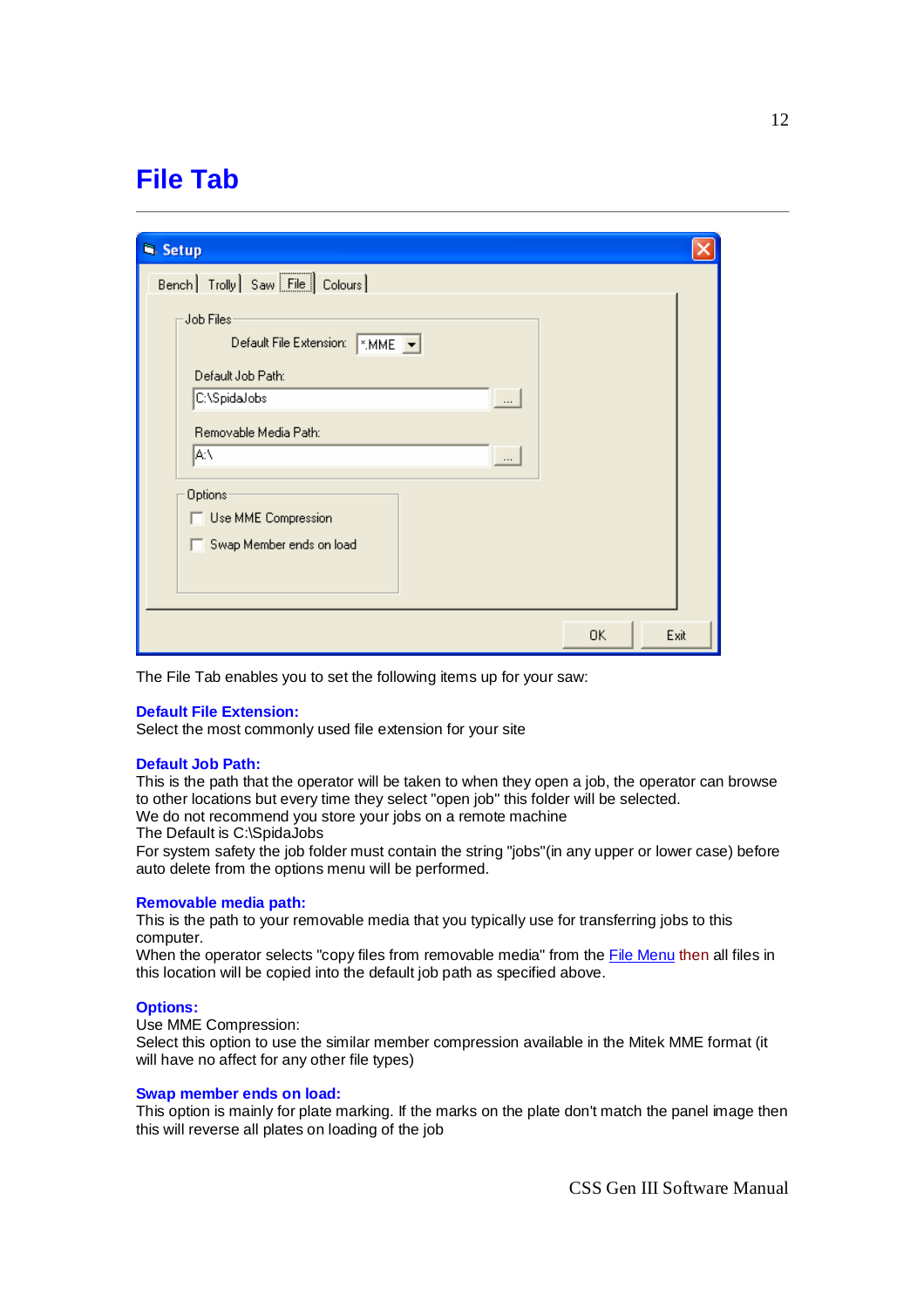# **Colours Tab**

Used for changing the default colours in the job list

| <b>N</b> . Setup                                                                                                                                                                                                                                     |                |      |
|------------------------------------------------------------------------------------------------------------------------------------------------------------------------------------------------------------------------------------------------------|----------------|------|
| Bench   Trolly   Saw   File   Colours  <br>Job List-<br>Selected Row:<br>Sample Text<br><b>▽</b> White Text<br>$\ldots$<br>Cutting Row:<br>Sample Text<br>$\cdots$<br>$\Box$ White Text<br>Row Done:<br>Sample Text<br>$\Box$ White Text<br>$\ldots$ | Default Colors |      |
|                                                                                                                                                                                                                                                      | 0K             | Exit |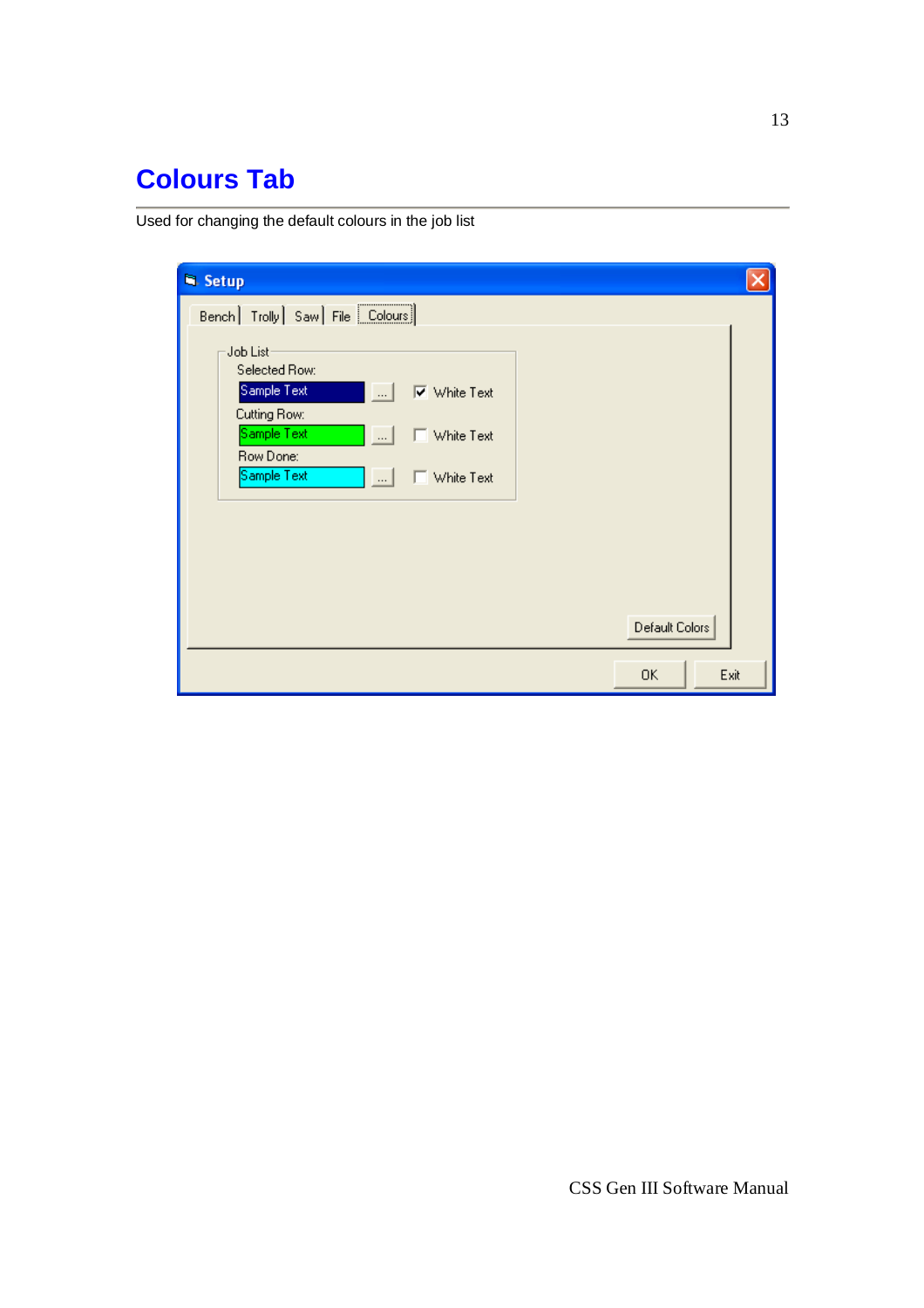

#### **Saw Calibration:**

To calibrate the saw angle **Access setup** and select the saw tab from their click on the Calibration button and you will see the saw calibration screen. This calibration will adjust the "Pulses Per Deg" on the saw tab

#### **Trolley Calibration:**

To Calibrate the Trolley Lengths Access setup and select the trolley tab from their click on the Calibration button and you will see the trolley calibration screen. This calibration will adjust the "Pulses Per mm" on the Trolly tab

Follow the instructions on the screen to Calibrate the saw or Trolly.

NOTE: Make sure that you reset and re-home the servos after any calibration changes



| <b>Saw</b> | <b>Trolly</b> |
|------------|---------------|
|------------|---------------|

| Calibrate Servos                                                |       |                |                      |        |
|-----------------------------------------------------------------|-------|----------------|----------------------|--------|
| Please home and then disable both servo drives before you begin |       |                |                      |        |
|                                                                 | Step: | $\Omega$       |                      |        |
|                                                                 |       |                |                      |        |
|                                                                 |       |                | <b>OK</b>            | Cancel |
|                                                                 |       |                |                      |        |
| Calibrate Servos                                                |       |                |                      |        |
| Manualy move the saw angle to exactly 20 Degrees                |       |                |                      |        |
|                                                                 |       |                |                      |        |
|                                                                 | Step: | $\overline{1}$ |                      |        |
|                                                                 |       |                | $\overline{OK}$<br>. | Cancel |
|                                                                 |       |                |                      |        |
| Calibrate Servos                                                |       |                |                      |        |
|                                                                 |       |                |                      |        |
| Manualy move the saw angle to exactly 160 Degrees               |       |                |                      |        |
|                                                                 | Step: | $\overline{2}$ |                      |        |
|                                                                 |       |                | $\overline{OK}$      | Cancel |



CSS Gen III Software Manual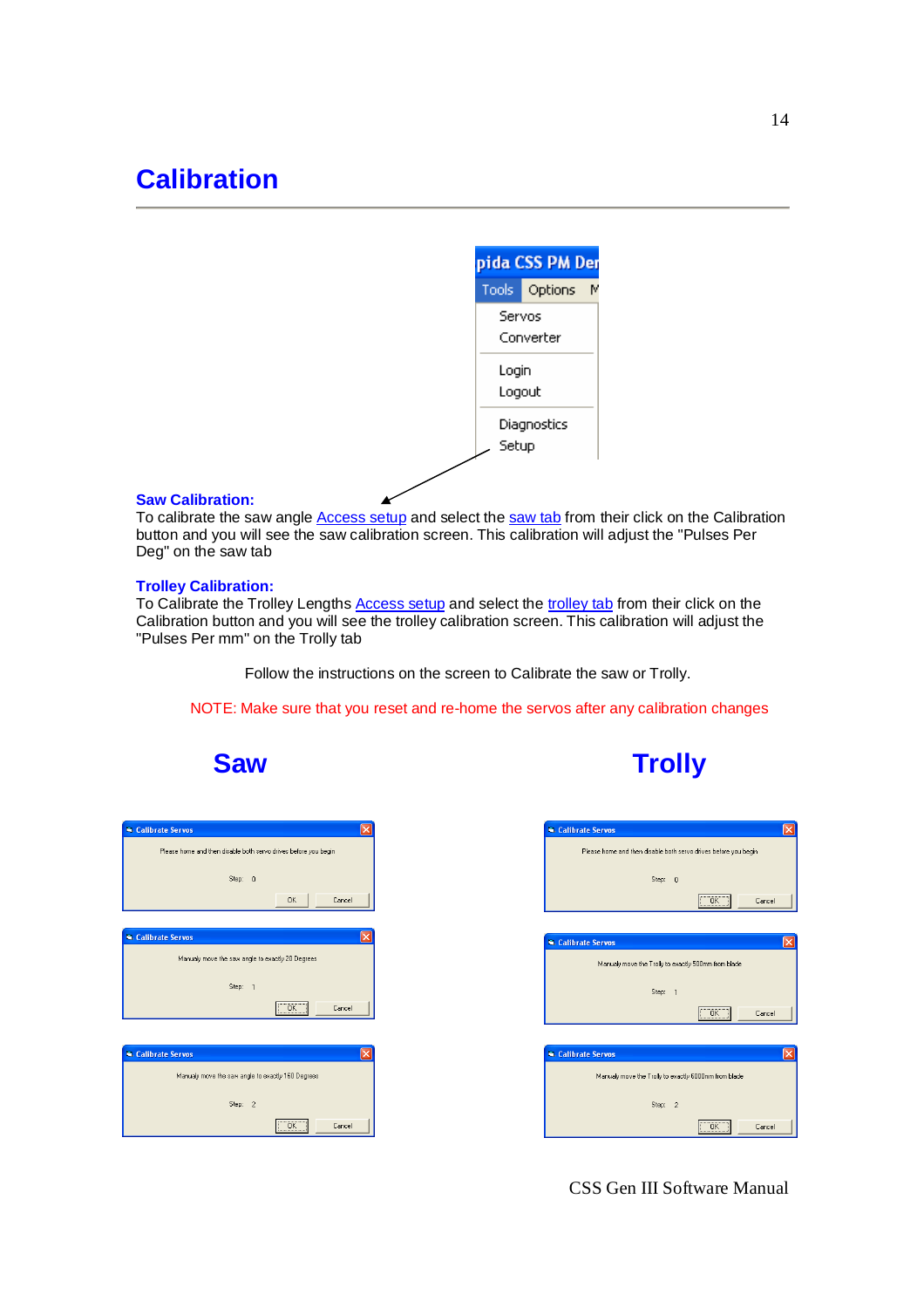# **Servos**

The Servos are the small motors in your machine that control the positioning of the Saw and Trolly.

They are a very accurate device that can position their output shaft to within 0.1 Degrees. This output is then run through a gear drive which increases the accuracy even further. There are some mechanical losses in the belt drive and chain drives that control the actual position of the saw and trolly but accuracy of 0.01 Degrees or better than 0.1 mm is still achievable on a wellmaintained system.

Calibration on the servos is preformed in the setup screen under the **Trolley** and **Saw** tabs



#### **Enable:**

This will enable the servo, when enabled a servo will maintain its position and effectively lock onto the correct position.

The green light will indicate next to the Enable button when the servo is enabled

#### **Disable:**

When disabled you can move the trolley or saw by hand, the servo will feedback the position but not control the position.

The green light will indicate next to the Disable button when the servo is disabled

#### **Reset:**

This will reset (and Disable) any servo drive faults

The Red light will indicate next to the Reset button to indicate a servo fault the servo drive in the cabinet under the table will show a fault code to indicate the fault present (on power up the servo will show a fault until the reset is pressed)

The Reset button will also setup the drive with the correct parameters when pressed, and this can take a couple of seconds. You will not be able to enable the drive while this setup is being done.

#### **Home:**

This will home the servo to a homing proxy located on the machine.

Warning: the servo will move at a slower homing speed towards the homing proxy to locate a known position (as setup in the Saw or Trolley tab of the setup screen).

The red light next to the Home button will change to green when the servo is homed.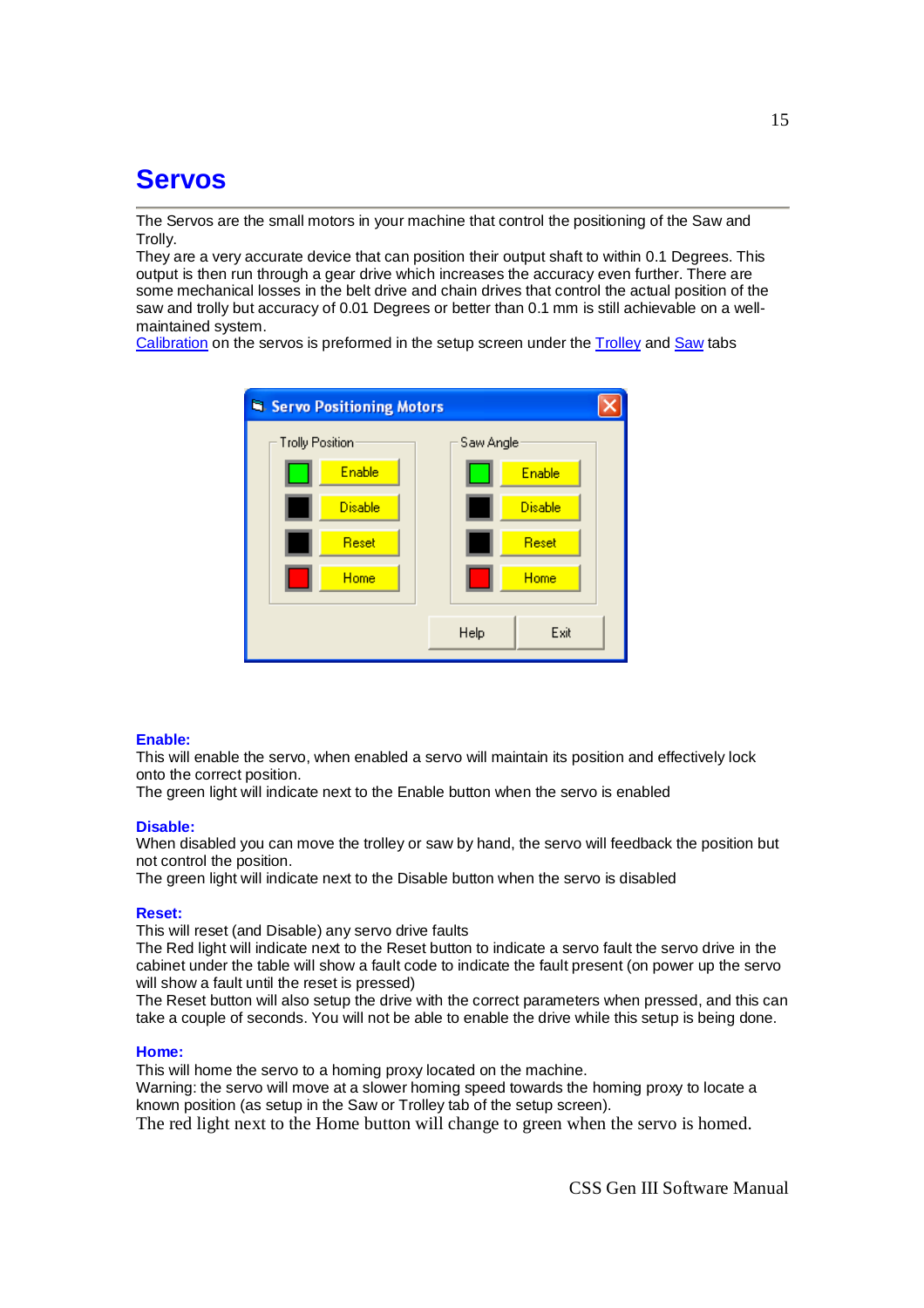# **Warranty**

SPIDA Machinery 2000 Ltd ("SPIDA") 9 – 13 Scott St, Rotorua, New Zealand, warrants the equipment listed below to the initial purchaser of the equipment only against defective workmanship and materials only, for a period of twelve (12) months from the date of shipment from SPIDA's factory, subject to the following conditions:

- 1. SPIDA extends the original manufacturers warranty to SPIDA on buy-in items such as motors, saw blades and air cylinders or other such buy-in items but does not add its warranty herein described to such items.
- 2. This warranty only applies if:
	- a. The attached copy of this warranty is signed by the initial purchaser and returned to SPIDA's address shown above within 14 days of shipment of the goods from SPIDA's factory.
	- b. The equipment is installed by SPIDA or its licensed installer.
	- c. Regular routine maintenance has been carried out on equipment in accordance with instructions in manual provided by SPIDA and proper housing and shelter provided for the equipment.
	- d. The equipment is operated by competent personnel in accordance with the operating instructions set out in the manual provided by SPIDA and not otherwise.
	- e. The equipment has not been subjected to alterations or repairs or dismantling without prior written approval of SPIDA. Any parts returned to SPIDA either for repair or consideration of a warranty claim consequent to an authorisation to dismantle must be shipped prepaid.
	- f. SPIDA may, at its option, either repair or replace the defective part upon inspection at the site of the equipment where originally installed. The warranty does not cover the cost of freight, Labour or traveling for the removal or replacement of the defective parts.
	- g. This warranty does not apply to any deterioration due to average wear and tear or normal use or exposure.
	- h. In all warranty matters, including any question of whether this warranty applies to any claim, the decision of SPIDA is final.

This warranty is the only warranty made by SPIDA as the manufacturer and is expressly in lieu of and excludes all other warranties, conditions, representations and terms expressed or implied, statutory or otherwise, except any implied by law and which by law cannot be excluded. Neither SPIDA or its agents or servants will be liable in any way for any consequential loss, damage or injury including any loss of use, profits or contracts.

The law applicable to this warranty shall be the law of New Zealand and the parties hereto submit to the exclusive jurisdiction of the Courts of New Zealand.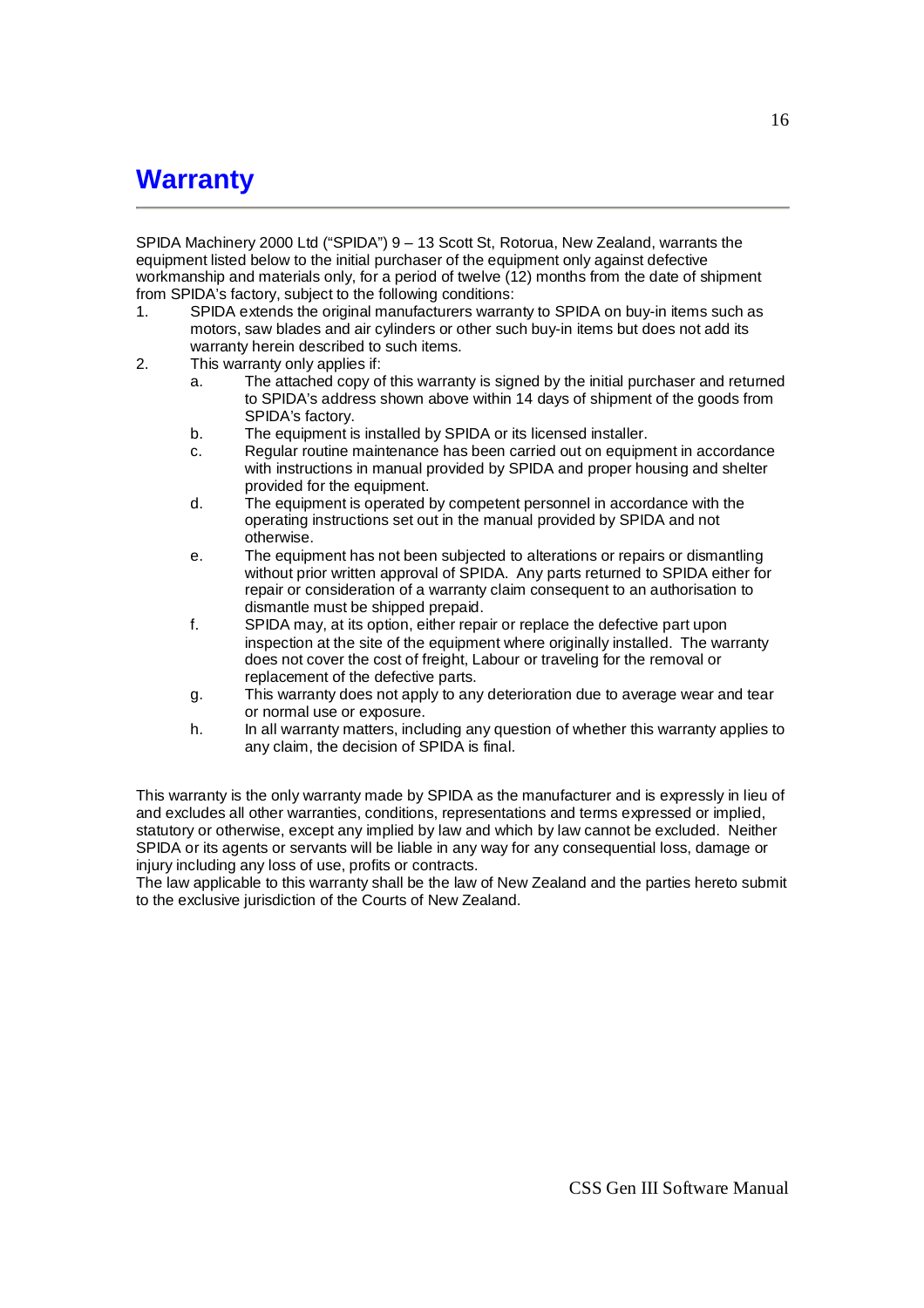# **Warranty**

| Date of Shipment |  |  |  |
|------------------|--|--|--|
|------------------|--|--|--|

SPIDA Machinery 2000 Ltd

Ken Lines Managing Director Date

I acknowledge and accept the contents of this warranty.

<u> 1980 - Johann Barn, mars ann an t-Amhain Aonaich an t-Aonaich an t-Aonaich ann an t-Aonaich ann an t-Aonaich</u>

Name:

Title:

Company:

Date: